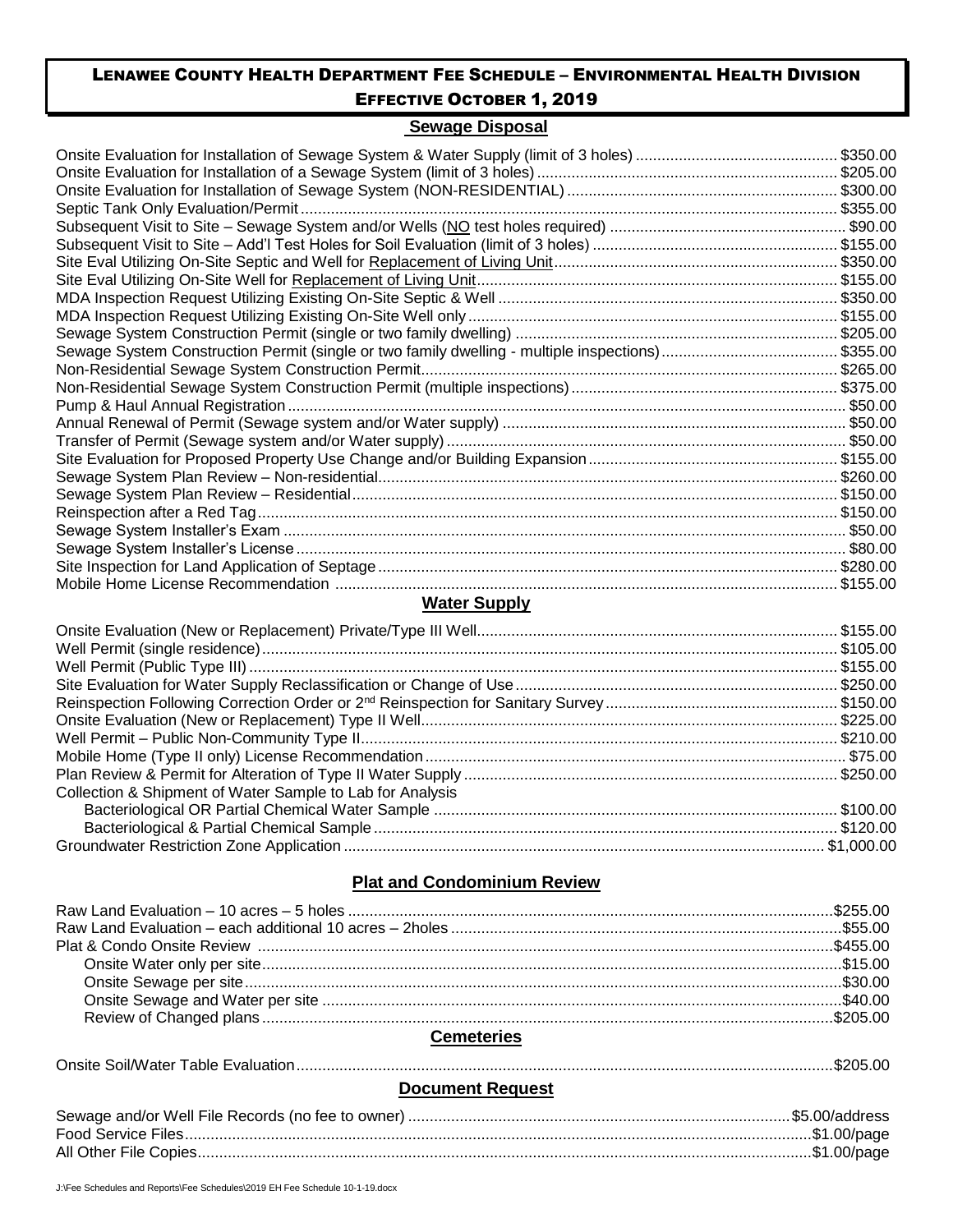# **Campgrounds**

| Temporary Campground Inspection Late Fee (if submitted less than 5 working days before 1 <sup>st</sup> day of event) \$50.00 |  |
|------------------------------------------------------------------------------------------------------------------------------|--|
|                                                                                                                              |  |
|                                                                                                                              |  |
|                                                                                                                              |  |
|                                                                                                                              |  |
|                                                                                                                              |  |
|                                                                                                                              |  |
|                                                                                                                              |  |
|                                                                                                                              |  |
|                                                                                                                              |  |
|                                                                                                                              |  |
|                                                                                                                              |  |
|                                                                                                                              |  |
|                                                                                                                              |  |
|                                                                                                                              |  |

## **Swimming Pools**

| Swimming Pool Inspection Fee $-1$ <sup>**</sup> |            |  |
|-------------------------------------------------|------------|--|
| Swimming Pool Inspection Fee $ \infty$          | <b>Ong</b> |  |

# **Department of Health & Human Services Inspections**

*(Fees are billed to the Licensing Agency)*

| Plan Review |  |
|-------------|--|

#### *(Fees are paid by the party requesting the service at the time the service is requested.)*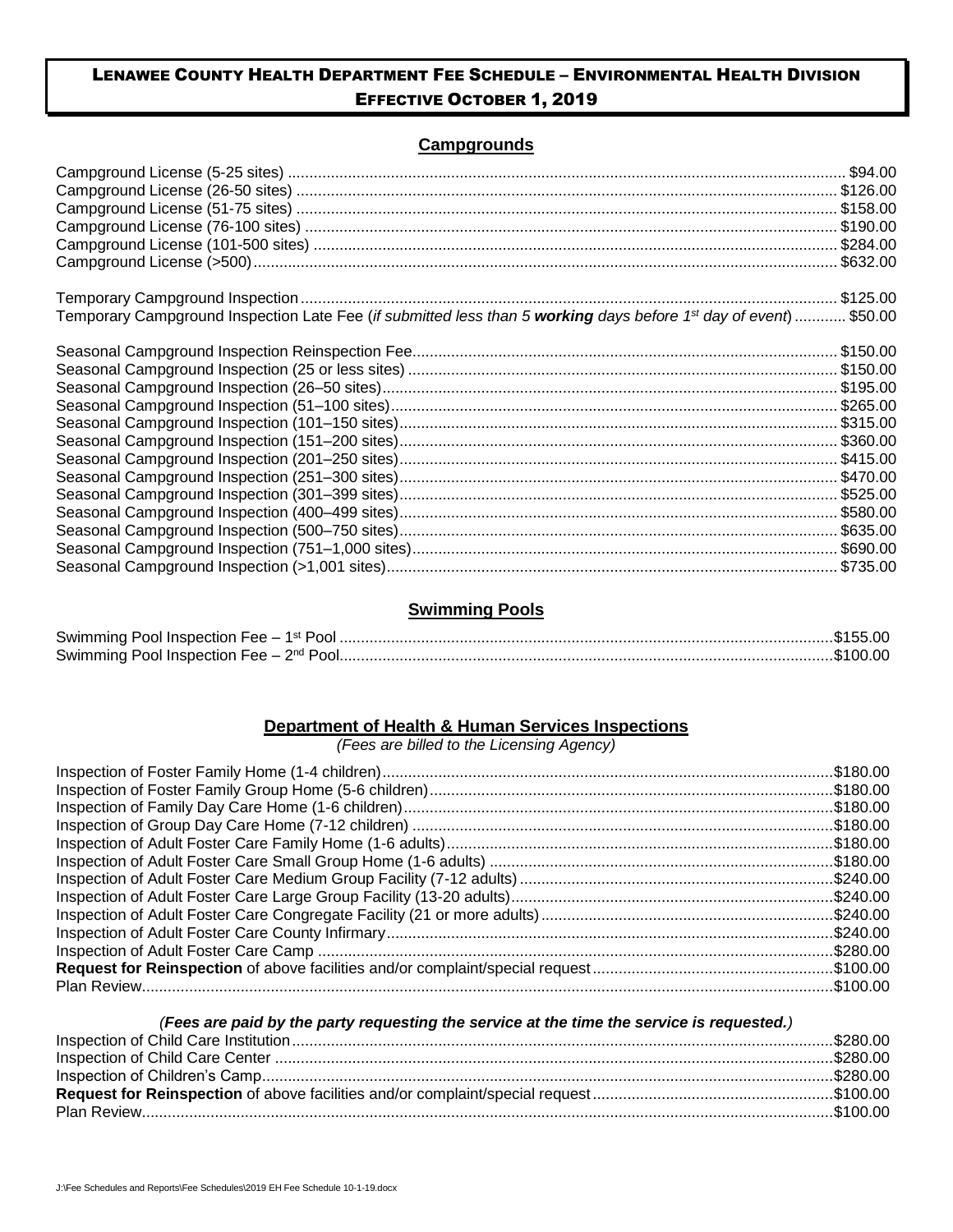# **Food Service**

*(Fixed – Transitory – Limited – Mobile Licensing)*

|                                                                                            | Local | <b>State</b> | <b>State</b>      |                             |
|--------------------------------------------------------------------------------------------|-------|--------------|-------------------|-----------------------------|
|                                                                                            | Fee   | Ed Fee       | <u>Fee</u>        | Total                       |
|                                                                                            |       |              | . \$5.00  \$25.00 | .\$423.00                   |
|                                                                                            |       |              |                   | . \$5.00  \$25.00  \$503.00 |
|                                                                                            |       |              |                   | . \$5.00  \$25.00  \$533.00 |
| Large Venue Food Service License (40-55 locations)\$10,650.00 \$5.00 \$25.00 \$10,680.00   |       |              |                   |                             |
| Large Venue Food Service License (56-71 locations)\$13,755.00 \$5.00 \$25.00 \$13,785.00   |       |              |                   |                             |
| Large Venue Food Service License (72-87 locations)\$16,861.00 \$5.00 \$25.00 \$16,891.00   |       |              |                   |                             |
| Large Venue Food Service License (88-103 locations)\$19,966.00 \$5.00 \$25.00 \$19,996.00  |       |              |                   |                             |
| Eull Food Service License w/IRS Charitable 501c(3) status* \$283.00 \$5.00 \$0.00 \$285.00 |       |              |                   |                             |
|                                                                                            |       |              |                   |                             |
|                                                                                            |       |              |                   |                             |
|                                                                                            |       |              |                   |                             |
|                                                                                            |       |              |                   |                             |
| Special Transitory Unit License (w/valid Veteran Peddlers License)* \$111.00 \$5.00 \$0.00 |       |              |                   | .\$116.00                   |

*\*Exemptions from Mandated State Fee(s) include Facilities designated under the IRS Code, 26 USC 501, as Charitable 501(c)(3). \*Exemptions for food establishment operators with a valid Veterans Peddler's License include 1) State fee for food service establishment license, 2) State fee for mobile food service & mobile food service commissary license, and 3) special transitory unit license fee except for Mandated State Educational Fee(s) and local license fee(s)*

#### **Miscellaneous**

### **Inspection Fees**

#### **Plan Review**

| NEW Full Food Service, Concession Stands, and Mobile Food Service Licenses submitted during the operational year are pro-rated (license fee X months<br>remaining in license period X 8.33% per month) + Mandated State Fee(s) and Mandated State Educational Fee(s) |  |
|----------------------------------------------------------------------------------------------------------------------------------------------------------------------------------------------------------------------------------------------------------------------|--|